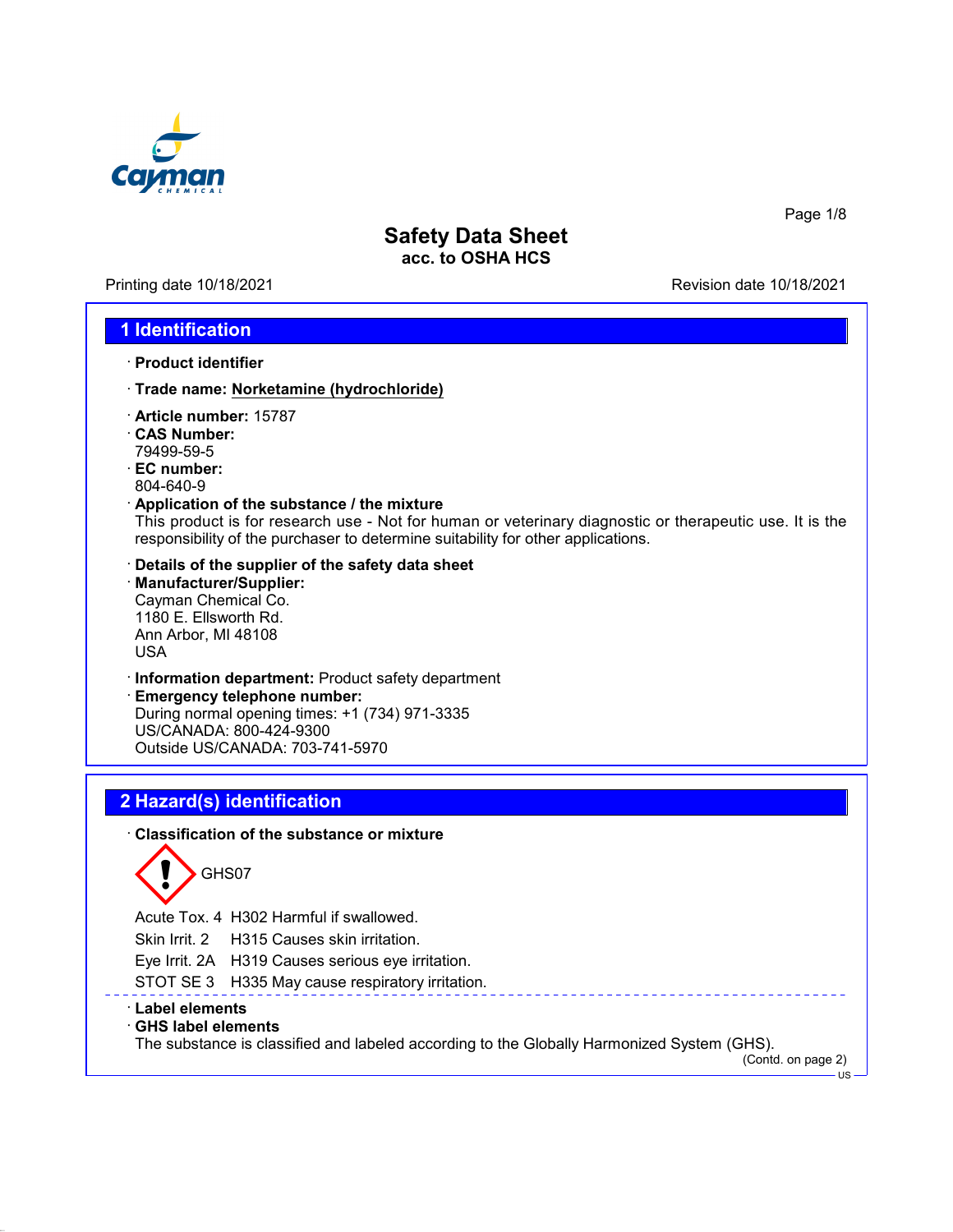Printing date 10/18/2021 **Printing date 10/18/2021** 

**Trade name: Norketamine (hydrochloride)**

(Contd. from page 1)

| · Hazard pictograms                                         | (Contd. from page 1)                                                                                  |
|-------------------------------------------------------------|-------------------------------------------------------------------------------------------------------|
|                                                             |                                                                                                       |
|                                                             |                                                                                                       |
|                                                             |                                                                                                       |
| GHS07                                                       |                                                                                                       |
| · Signal word Warning                                       |                                                                                                       |
| <b>Hazard statements</b>                                    |                                                                                                       |
| H302 Harmful if swallowed.                                  |                                                                                                       |
| H315 Causes skin irritation.                                |                                                                                                       |
|                                                             | H319 Causes serious eye irritation.                                                                   |
|                                                             | H335 May cause respiratory irritation.                                                                |
| · Precautionary statements                                  |                                                                                                       |
| P261                                                        | Avoid breathing dust/fume/gas/mist/vapors/spray                                                       |
| P264                                                        | Wash thoroughly after handling.                                                                       |
| P270                                                        | Do not eat, drink or smoke when using this product.                                                   |
| P271                                                        | Use only outdoors or in a well-ventilated area.                                                       |
| P280                                                        | Wear protective gloves / eye protection / face protection.                                            |
| P301+P312                                                   | If swallowed: Call a poison center/doctor if you feel unwell.                                         |
| P330                                                        | Rinse mouth.                                                                                          |
| P302+P352                                                   | If on skin: Wash with plenty of water.                                                                |
| P321                                                        | Specific treatment (see on this label).                                                               |
| P304+P340                                                   | IF INHALED: Remove person to fresh air and keep comfortable for breathing.                            |
|                                                             | P305+P351+P338 If in eyes: Rinse cautiously with water for several minutes. Remove contact lenses, if |
|                                                             | present and easy to do. Continue rinsing.                                                             |
| P332+P313                                                   | If skin irritation occurs: Get medical advice/attention.                                              |
| P362+P364                                                   | Take off contaminated clothing and wash it before reuse.                                              |
| P337+P313                                                   | If eye irritation persists: Get medical advice/attention.                                             |
| P403+P233                                                   | Store in a well-ventilated place. Keep container tightly closed.                                      |
| P405                                                        | Store locked up.                                                                                      |
| P501                                                        | Dispose of contents/container in accordance with local/regional/national/international                |
|                                                             | regulations.                                                                                          |
| <b>Classification system:</b><br>NFPA ratings (scale 0 - 4) |                                                                                                       |
|                                                             |                                                                                                       |
|                                                             | Health $= 2$<br>$Fire = 0$                                                                            |
|                                                             | Reactivity = $0$                                                                                      |
|                                                             |                                                                                                       |
| HMIS-ratings (scale 0 - 4)                                  |                                                                                                       |
| <b>HEALTH</b><br> 2                                         | Health $= 2$                                                                                          |
| $\overline{0}$<br><b>FIRE</b>                               | $Fire = 0$                                                                                            |
| <b>REACTIVITY</b><br>$\boxed{0}$                            | Reactivity = $0$                                                                                      |
|                                                             |                                                                                                       |
| ∙ Other hazards                                             |                                                                                                       |
|                                                             | · Results of PBT and vPvB assessment                                                                  |
| · PBT: Not applicable.                                      |                                                                                                       |
| · vPvB: Not applicable.                                     |                                                                                                       |
|                                                             | $US -$<br>(Contd. on page 3)                                                                          |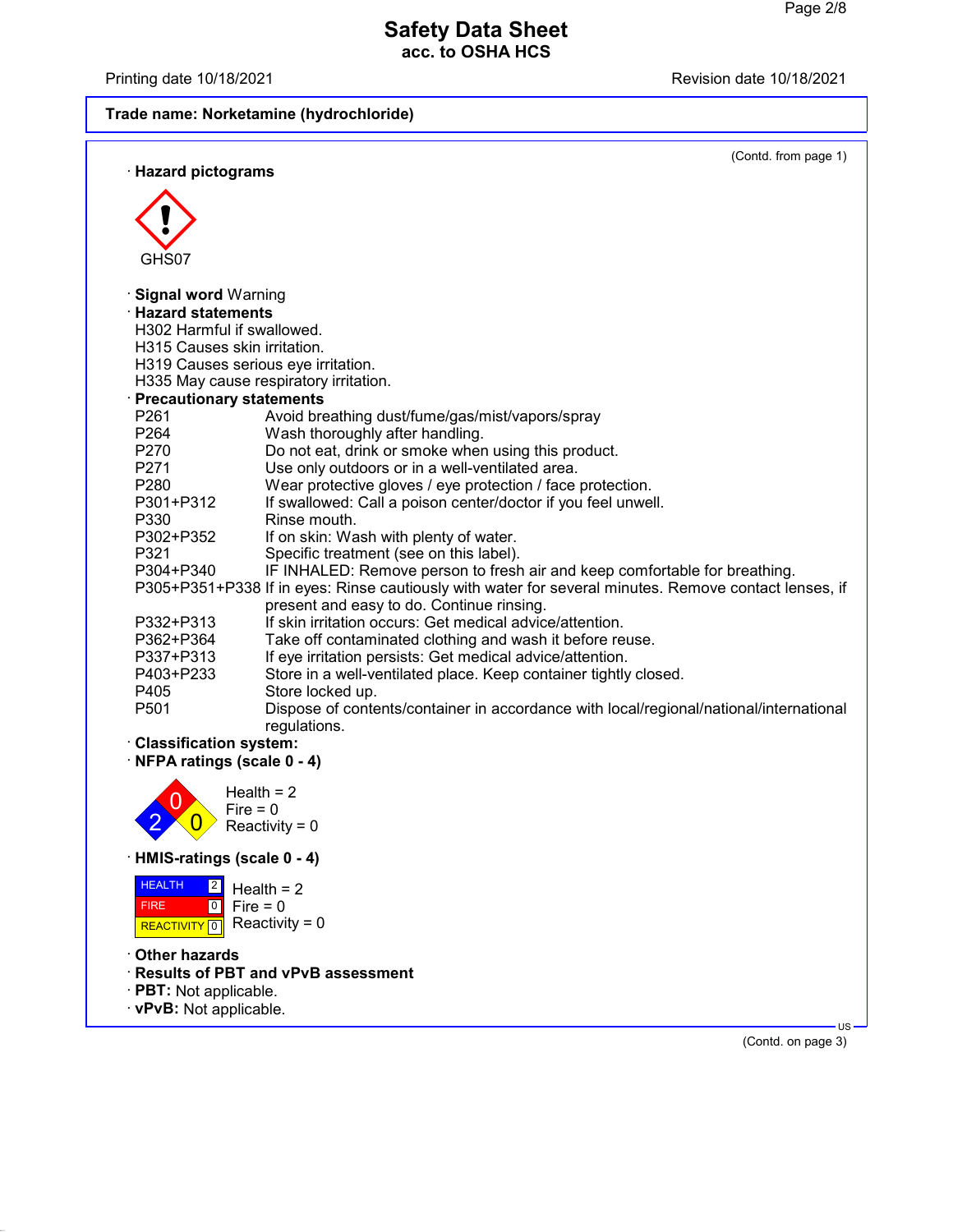Printing date 10/18/2021 Revision date 10/18/2021

**Trade name: Norketamine (hydrochloride)**

(Contd. from page 2)

### **3 Composition/information on ingredients**

- · **Chemical characterization: Substances**
- · **CAS No. Description** 79499-59-5 Norketamine (hydrochloride)
- · **Identification number(s)**
- · **EC number:** 804-640-9

### **4 First-aid measures**

- · **Description of first aid measures**
- · **General information:**

Symptoms of poisoning may even occur after several hours; therefore medical observation for at least 48 hours after the accident.

- · **After inhalation:** In case of unconsciousness place patient stably in side position for transportation.
- · **After skin contact:** Immediately wash with water and soap and rinse thoroughly.
- · **After eye contact:**

Rinse opened eye for several minutes under running water. If symptoms persist, consult a doctor.

- · **After swallowing:** Immediately call a doctor.
- · **Information for doctor:**
- · **Most important symptoms and effects, both acute and delayed**

May cause anemia, cough, CNS depression, drowsiness, headache, heart damage, lassitude (weakness, exhaustion), liver damage, narcosis, reproductive effects, teratogenic effects. No further relevant information available.

· **Indication of any immediate medical attention and special treatment needed** No further relevant information available.

# **5 Fire-fighting measures**

- · **Extinguishing media**
- · **Suitable extinguishing agents:** Use fire fighting measures that suit the environment. A solid water stream may be inefficient.
- · **Special hazards arising from the substance or mixture** No further relevant information available.
- · **Advice for firefighters**
- · **Protective equipment:** No special measures required.

## **6 Accidental release measures**

- · **Personal precautions, protective equipment and emergency procedures** Not required.
- · **Environmental precautions:** Do not allow to enter sewers/ surface or ground water.
- · **Methods and material for containment and cleaning up:** Ensure adequate ventilation.
- · **Reference to other sections** See Section 7 for information on safe handling. See Section 8 for information on personal protection equipment. See Section 13 for disposal information.
- · **Protective Action Criteria for Chemicals**
- · **PAC-1:** Substance is not listed.
- · **PAC-2:** Substance is not listed.

(Contd. on page 4)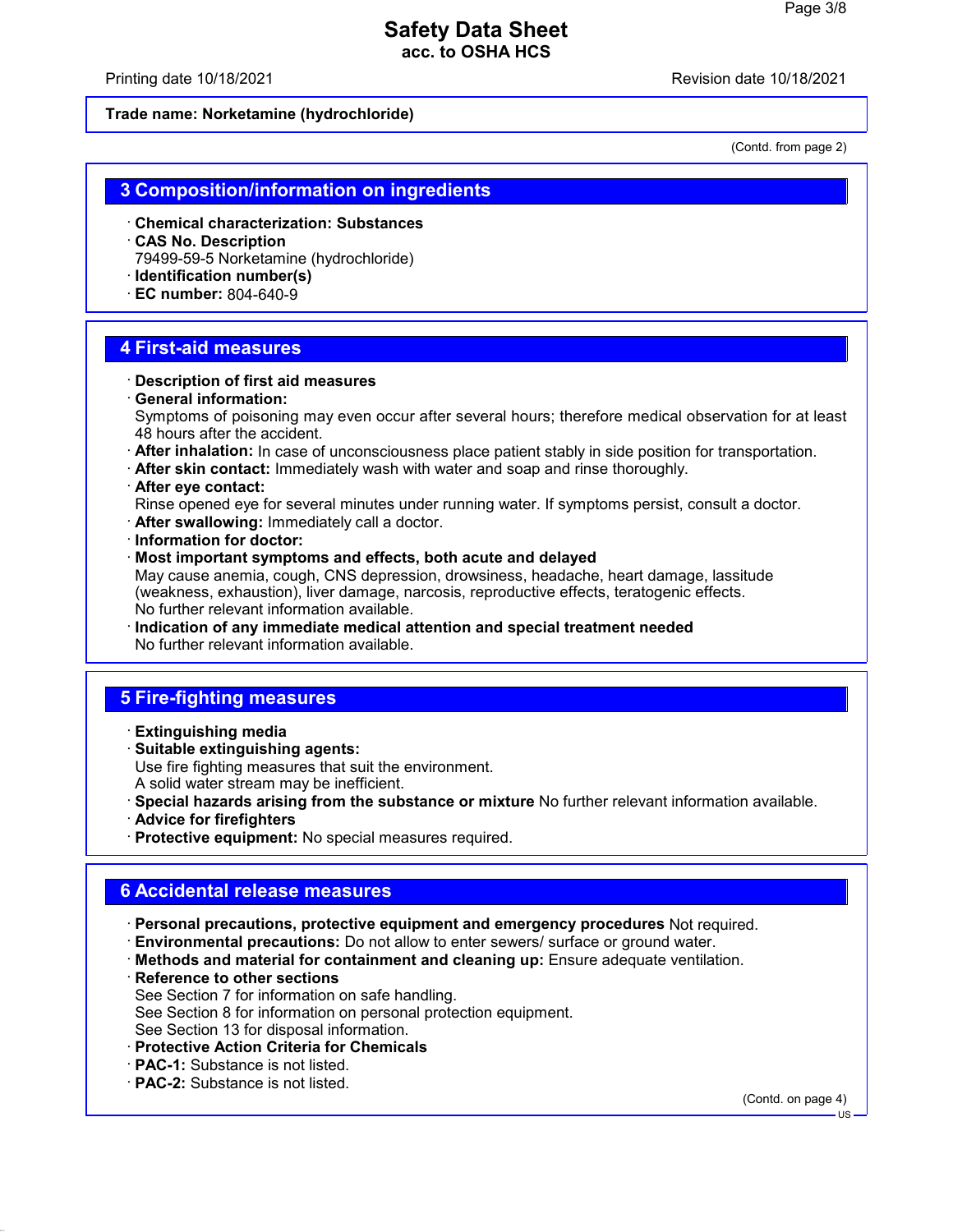Printing date 10/18/2021 Revision date 10/18/2021

(Contd. from page 3)

### **Trade name: Norketamine (hydrochloride)**

· **PAC-3:** Substance is not listed.

## **7 Handling and storage**

- · **Handling:**
- · **Precautions for safe handling**

No special precautions are necessary if used correctly. Avoid breathing dust/fume/gas/mist/vapours/spray. Avoid prolonged or repeated exposure. Keep away from sources of ignition. Take precautionary measures against static discharge.re.

· **Information about protection against explosions and fires:** No special measures required.

- · **Conditions for safe storage, including any incompatibilities**
- · **Storage:**

· **Requirements to be met by storerooms and receptacles:** No special requirements.

- · **Information about storage in one common storage facility:** Not required.
- · **Further information about storage conditions:** Keep receptacle tightly sealed.
- · **Specific end use(s)** No further relevant information available.

## **8 Exposure controls/personal protection**

· **Additional information about design of technical systems:** No further data; see item 7.

- · **Control parameters**
- · **Components with limit values that require monitoring at the workplace:** Not required.
- · **Additional information:** The lists that were valid during the creation were used as basis.
- · **Exposure controls**
- · **Personal protective equipment:**
- · **General protective and hygienic measures:**
- Keep away from foodstuffs, beverages and feed. Immediately remove all soiled and contaminated clothing.

Wash hands before breaks and at the end of work.

Avoid contact with the eyes and skin.

- · **Breathing equipment:**
- In case of brief exposure or low pollution use respiratory filter device. In case of intensive or longer exposure use respiratory protective device that is independent of circulating air.

### · **Protection of hands:**



Protective gloves

The glove material has to be impermeable and resistant to the product/ the substance/ the preparation. Due to missing tests no recommendation to the glove material can be given for the product/ the preparation/ the chemical mixture.

Selection of the glove material on consideration of the penetration times, rates of diffusion and the degradation

· **Material of gloves**

The selection of the suitable gloves does not only depend on the material, but also on further marks of quality and varies from manufacturer to manufacturer.

(Contd. on page 5)

 $H<sub>S</sub>$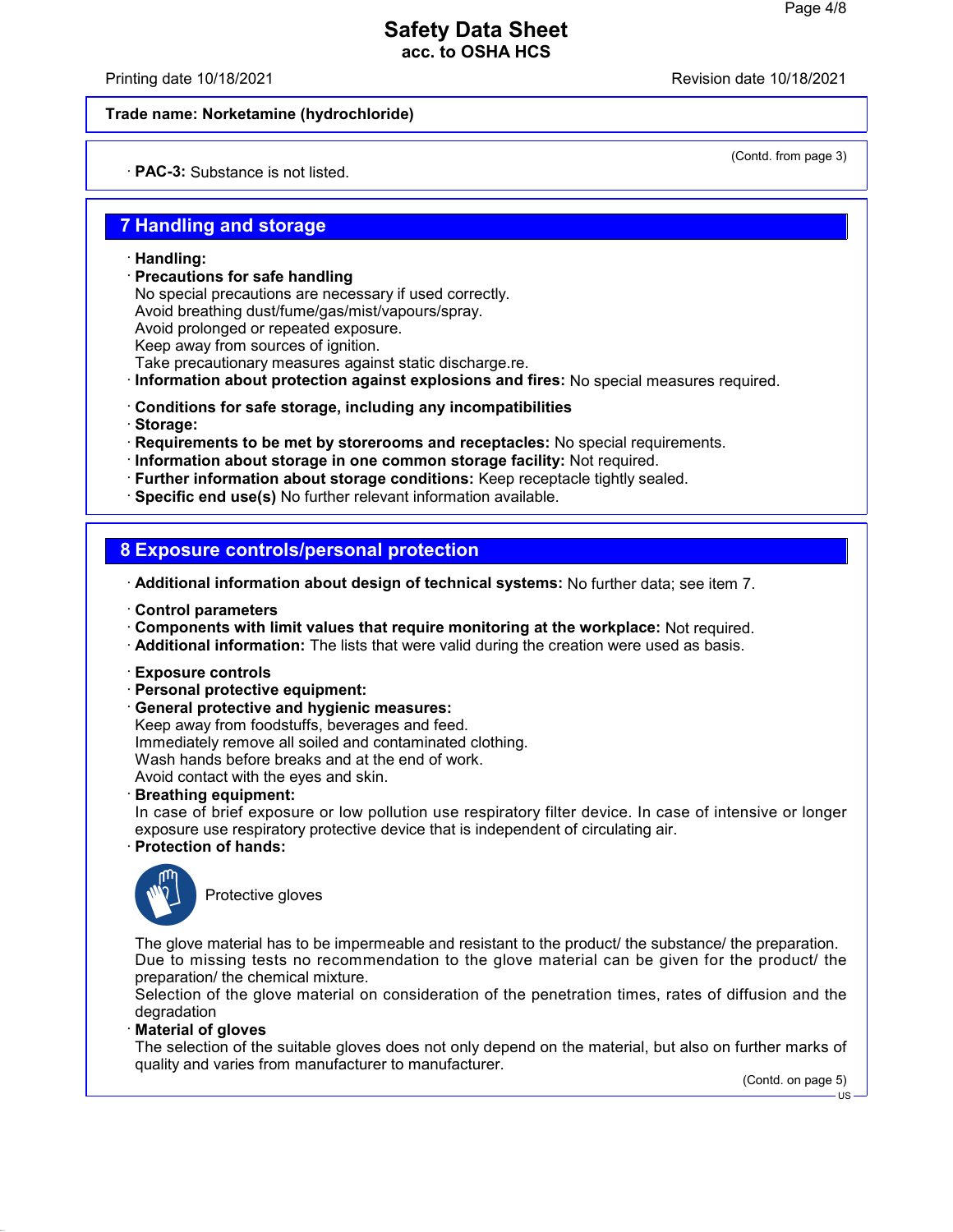Printing date 10/18/2021 **Revision date 10/18/2021** 

(Contd. from page 4)

# **Trade name: Norketamine (hydrochloride)**

### · **Penetration time of glove material**

The exact break through time has to be found out by the manufacturer of the protective gloves and has to be observed.

· **Eye protection:**



Tightly sealed goggles

| 9 Physical and chemical properties                         |                                               |  |  |  |
|------------------------------------------------------------|-----------------------------------------------|--|--|--|
| Information on basic physical and chemical properties      |                                               |  |  |  |
| <b>General Information</b>                                 |                                               |  |  |  |
| · Appearance:                                              |                                               |  |  |  |
| Form:                                                      | Solid                                         |  |  |  |
| Color:                                                     | Not determined.                               |  |  |  |
| · Odor:                                                    | Characteristic                                |  |  |  |
| · Structural Formula                                       | C12H14CINO · HCI                              |  |  |  |
| · Molecular Weight<br>Odor threshold:                      | 260.2 g/mol<br>Not determined.                |  |  |  |
|                                                            |                                               |  |  |  |
| pH-value:                                                  | Not applicable.                               |  |  |  |
| Change in condition                                        |                                               |  |  |  |
| <b>Melting point/Melting range:</b>                        | Undetermined.                                 |  |  |  |
| <b>Boiling point/Boiling range:</b>                        | Undetermined.                                 |  |  |  |
| · Flash point:                                             | Not applicable.                               |  |  |  |
| · Flammability (solid, gaseous):                           | Product is not flammable.                     |  |  |  |
| Decomposition temperature:                                 | Not determined.                               |  |  |  |
| · Auto igniting:                                           | Not determined.                               |  |  |  |
| Danger of explosion:                                       | Product does not present an explosion hazard. |  |  |  |
| <b>Explosion limits:</b>                                   |                                               |  |  |  |
| Lower:                                                     | Not determined.                               |  |  |  |
| Upper:                                                     | Not determined.                               |  |  |  |
| · Vapor pressure:                                          | Not applicable.                               |  |  |  |
| · Density:                                                 | Not determined.                               |  |  |  |
| <b>Relative density</b>                                    | Not determined.                               |  |  |  |
| · Vapor density                                            | Not applicable.                               |  |  |  |
| <b>Evaporation rate</b>                                    | Not applicable.                               |  |  |  |
| Solubility in / Miscibility with                           |                                               |  |  |  |
| Water:                                                     | Not determined.                               |  |  |  |
| · Partition coefficient (n-octanol/water): Not determined. |                                               |  |  |  |
| · Viscosity:                                               |                                               |  |  |  |
| Dynamic:                                                   | Not applicable.                               |  |  |  |
| Kinematic:                                                 | Not applicable.                               |  |  |  |
|                                                            | (Contd. on page 6)                            |  |  |  |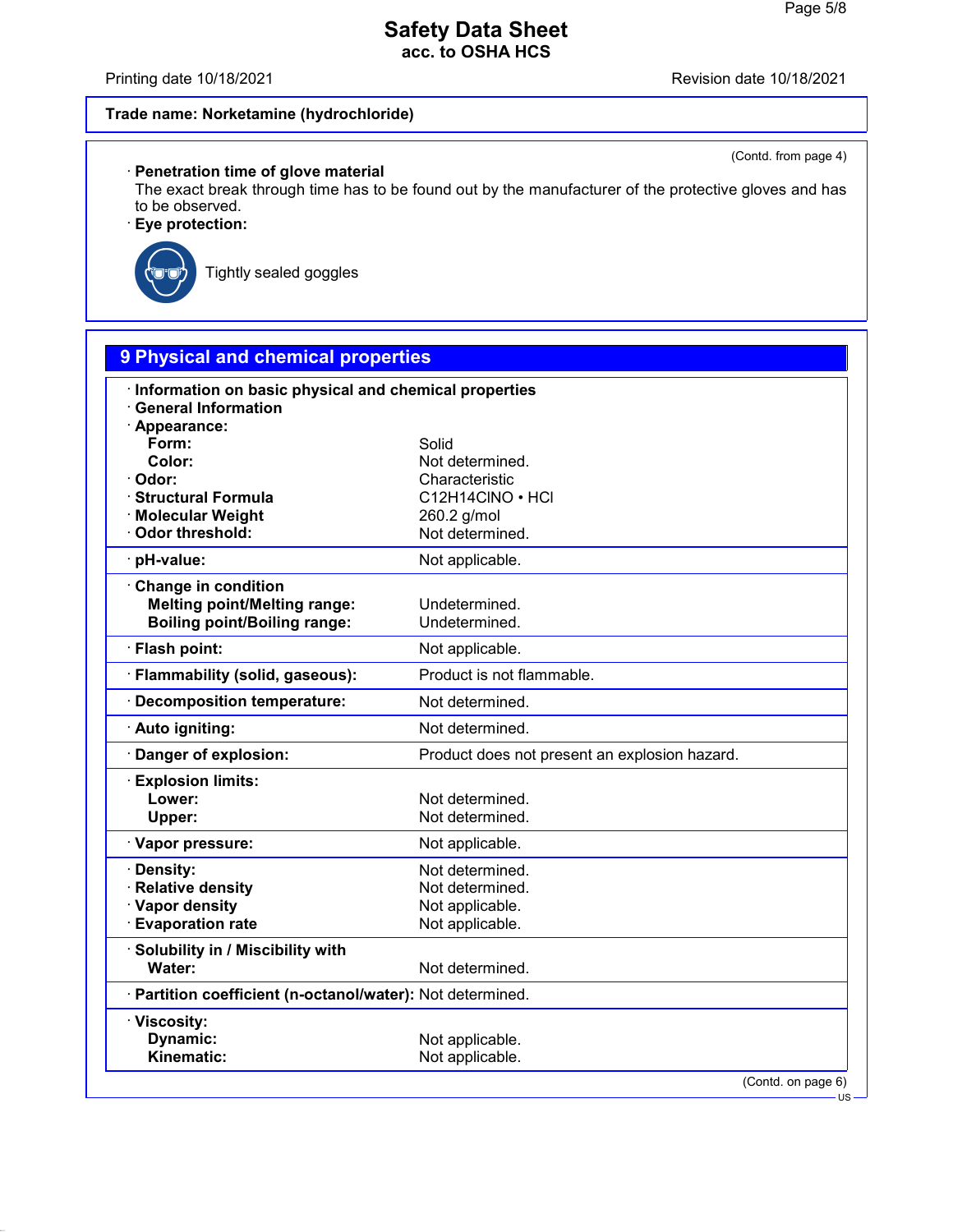Printing date 10/18/2021 Revision date 10/18/2021

**Trade name: Norketamine (hydrochloride)**

|                            | (Contd. from page 5)                                                         |
|----------------------------|------------------------------------------------------------------------------|
| <b>SOLUBILITY</b>          | DMF: 5 mg/ml; DMSO: 10 mg/ml; Ethanol: 10 mg/ml; PBS<br>$(pH 7.2)$ : 5 mg/ml |
| <b>⋅ Other information</b> | No further relevant information available.                                   |

# **10 Stability and reactivity**

- · **Reactivity** No further relevant information available.
- · **Chemical stability**
- · **Thermal decomposition / conditions to be avoided:** No decomposition if used according to specifications.
- · **Possibility of hazardous reactions** No dangerous reactions known.
- · **Conditions to avoid** No further relevant information available.
- · **Incompatible materials:** strong reducing agents, strong oxidizing agents
- · **Hazardous decomposition products:** Carbon oxides, Nitrogen oxides (NOx), Hydrogen chloride gas

## **11 Toxicological information**

- · **Information on toxicological effects**
- · **Acute toxicity:**
- · **Primary irritant effect:**
- · **on the skin:** Irritant to skin and mucous membranes.
- · **on the eye:** Irritating effect.
- · **Sensitization:** No sensitizing effects known.
- · **Additional toxicological information:**
- · **Carcinogenic categories**
- · **IARC (International Agency for Research on Cancer)** Substance is not listed.
- · **NTP (National Toxicology Program)** Substance is not listed.

· **OSHA-Ca (Occupational Safety & Health Administration)** Substance is not listed.

# **12 Ecological information**

- · **Toxicity**
- · **Aquatic toxicity:** No further relevant information available.
- · **Persistence and degradability** No further relevant information available.
- · **Behavior in environmental systems:**
- · **Bioaccumulative potential** No further relevant information available.
- · **Mobility in soil** No further relevant information available.
- · **Additional ecological information:**
- · **General notes:**

Water hazard class 1 (Self-assessment): slightly hazardous for water

Do not allow undiluted product or large quantities of it to reach ground water, water course or sewage system.

- · **Results of PBT and vPvB assessment**
- · **PBT:** Not applicable.
- · **vPvB:** Not applicable.
- · **Other adverse effects** No further relevant information available.

(Contd. on page 7)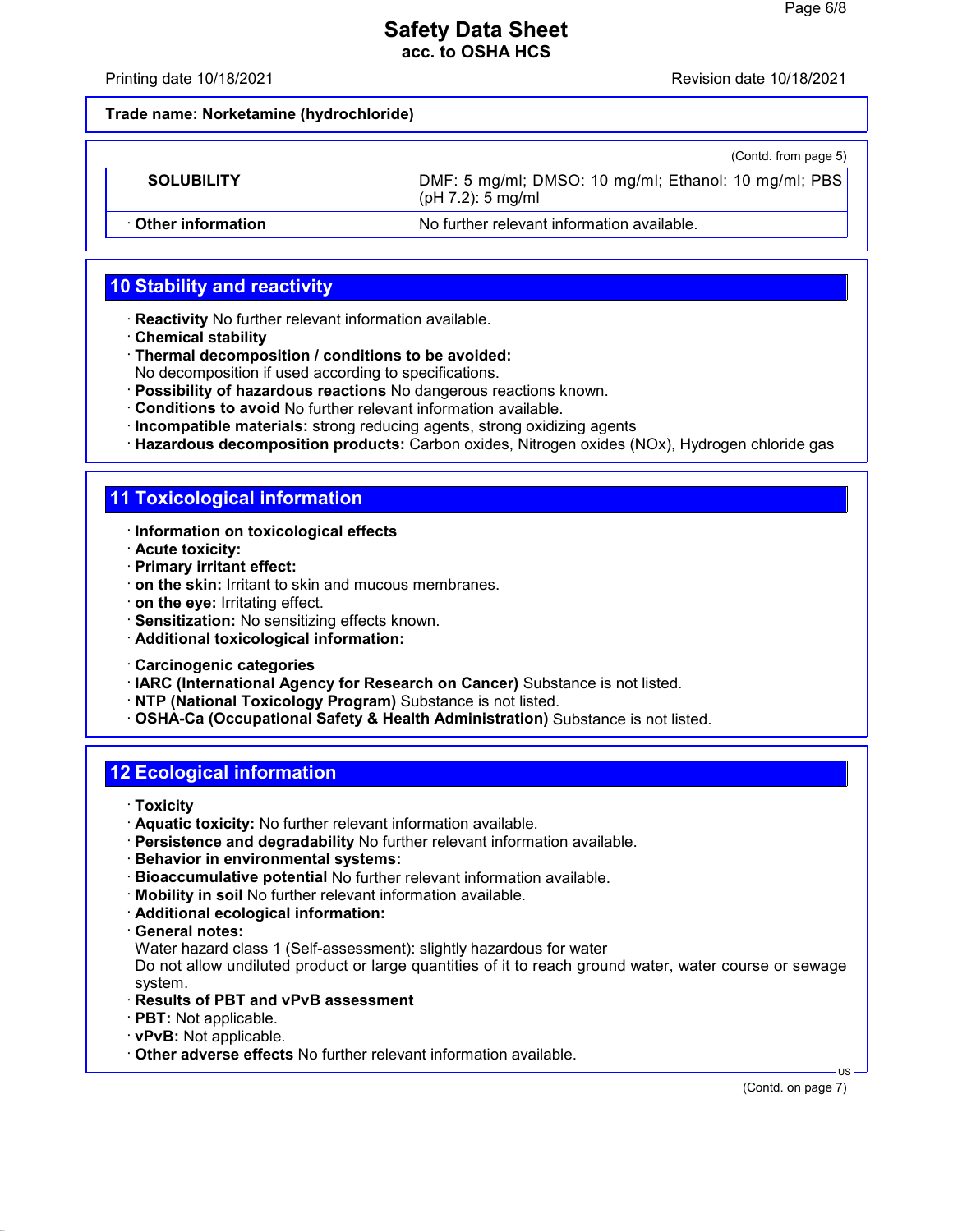Printing date 10/18/2021 Revision date 10/18/2021

### **Trade name: Norketamine (hydrochloride)**

(Contd. from page 6)

### **13 Disposal considerations**

· **Waste treatment methods**

### · **Recommendation:**

Must not be disposed of together with household garbage. Do not allow product to reach sewage system.

### · **Uncleaned packagings:**

· **Recommendation:** Disposal must be made according to official regulations.

| <b>14 Transport information</b>                                                                      |                 |  |
|------------------------------------------------------------------------------------------------------|-----------------|--|
| $\cdot$ UN-Number<br>· DOT, IMDG, IATA                                                               | not regulated   |  |
| · UN proper shipping name<br>· DOT, IMDG, IATA                                                       | not regulated   |  |
| · Transport hazard class(es)                                                                         |                 |  |
| · DOT, ADN, IMDG, IATA<br>· Class                                                                    | not regulated   |  |
| · Packing group<br>· DOT, IMDG, IATA                                                                 | not regulated   |  |
| · Environmental hazards:                                                                             | Not applicable. |  |
| $\cdot$ Special precautions for user                                                                 | Not applicable. |  |
| Transport in bulk according to Annex II of<br><b>MARPOL73/78 and the IBC Code</b><br>Not applicable. |                 |  |
| · UN "Model Regulation":                                                                             | not regulated   |  |

# **15 Regulatory information**

- · **Safety, health and environmental regulations/legislation specific for the substance or mixture** No further relevant information available.
- · **Sara**
- · **Section 355 (extremely hazardous substances):** Substance is not listed.
- · **Section 313 (Specific toxic chemical listings):** Substance is not listed.
- · **TSCA (Toxic Substances Control Act):** Substance is not listed.
- · **Hazardous Air Pollutants** Substance is not listed.
- · **Proposition 65**
- · **Chemicals known to cause cancer:** Substance is not listed.
- · **Chemicals known to cause reproductive toxicity for females:** Substance is not listed.
- · **Chemicals known to cause reproductive toxicity for males:** Substance is not listed.
- · **Chemicals known to cause developmental toxicity:** Substance is not listed.
- · **Carcinogenic categories**
- · **EPA (Environmental Protection Agency)** Substance is not listed.
- · **TLV (Threshold Limit Value)** Substance is not listed.
- · **NIOSH-Ca (National Institute for Occupational Safety and Health)** Substance is not listed.

(Contd. on page 8)